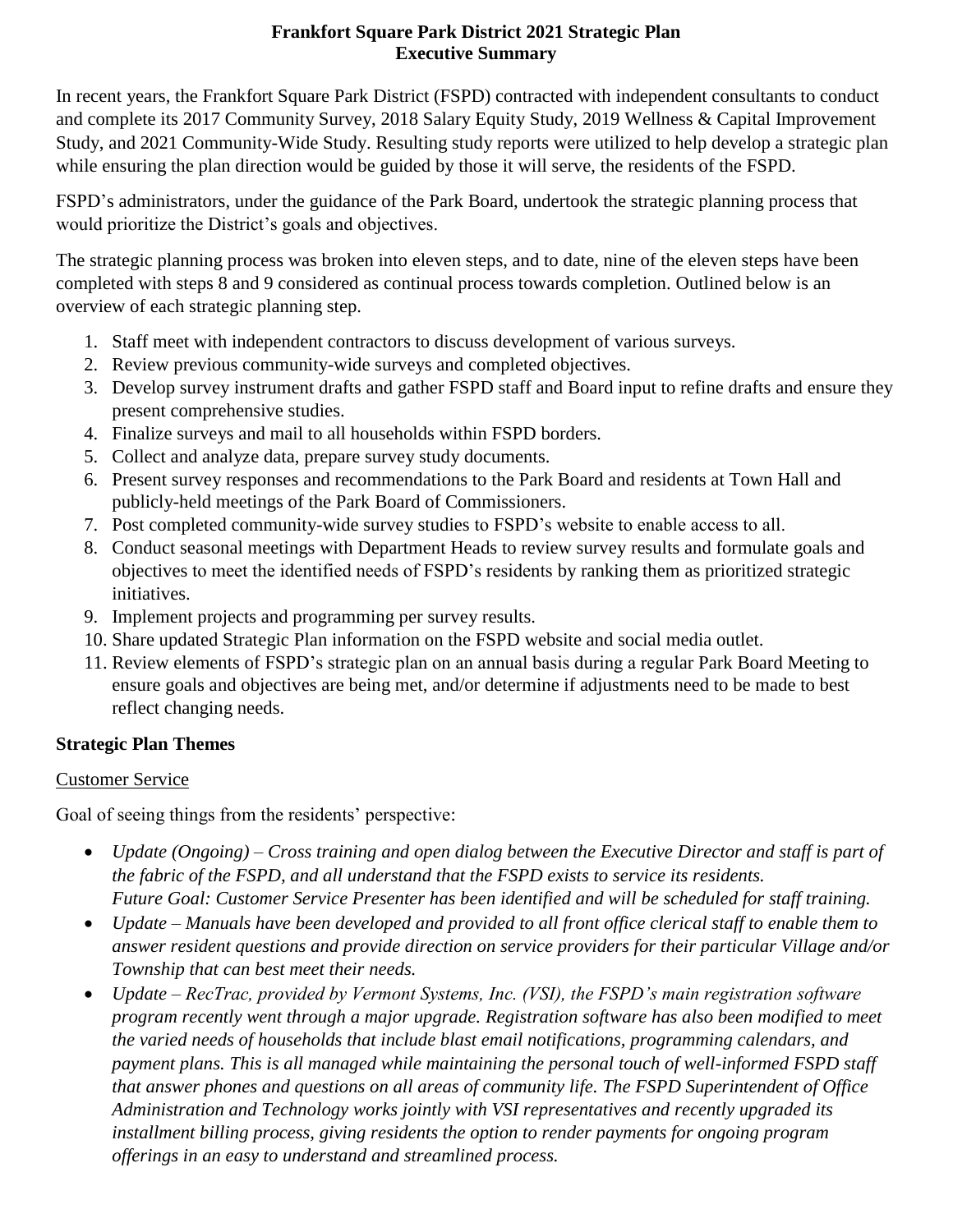Goal of informing residents' of FSPD offerings:

- *Update: During the pandemic, FSPD provided the tri-annual brochure in a digital format. As Covid guidelines eased and programming made its return, the winter/spring 2022 brochure was able to be printed and mailed to all residents, per their input being the most preferred method.*
- *Update: Regular social media posts were increased to include weekly updates written by the Executive Director ranging from area history, to Covid guidelines, to current projects, and all FSPD has to offer.*
- *Update: Signed agreement with contractor to develop a 2022 marketing plan for FSPD-owned Square Links Golf Course & Driving Range.*

Goal of providing diverse recreation programming:

- *Update: March 2022 – Filled vacant Athletic Supervisor position to generate athletic programming. Conducts regular recreation department meetings to review resident input from community-wide surveys to develop new program opportunities. Cooperates with local agencies to provide additional recreation offerings.*
- *Update: FSPD is bringing back its lakeside Summer Concert Series in the summer of 2022 after cancelling the 2020 and 2021 series due to the pandemic.*

#### Financial Responsibility

Goal of reviewing and renewing Fund Balance Policy:

- *Update: Per the Fund Balance Policy, the combined unassigned fund balance meets the target of annual expenditures.*
- *Update: Budget meetings are held jointly during bi-monthly staff meetings to ensure staff have a strong understanding of the budget process and flow of revenue versus expenses.*
- *Update: Contracted with Lauterbach & Amen, LLC to develop new system for managing assets.*

#### Community Cooperation

Goal of supporting community group facility needs:

 *Update: Staff evaluated availability and pricing structures from surrounding communities to update facility and usage procedures.*

Goal of working with local school districts to best utilize facility space for resident use.

- *Update: Met with Lincoln-Way School District 210 Superintendent on 3/2/2022 to discuss ongoing usage of Lincoln-Way North High School.*
- *Update: Meets with Summit Hill School District 161 Superintendent on a monthly basis, most recently 3/3/2022, to discuss ongoing usage of Mary Drew School.*

Goal of working with local Villages and Townships:

 *Update: Met with Village of Frankfort Administrators on 3/10/2022 to continue cooperative effort that will include a new development, connecting FSPD paths to the paved 50 mile Old Plank Road Trail corridor.*